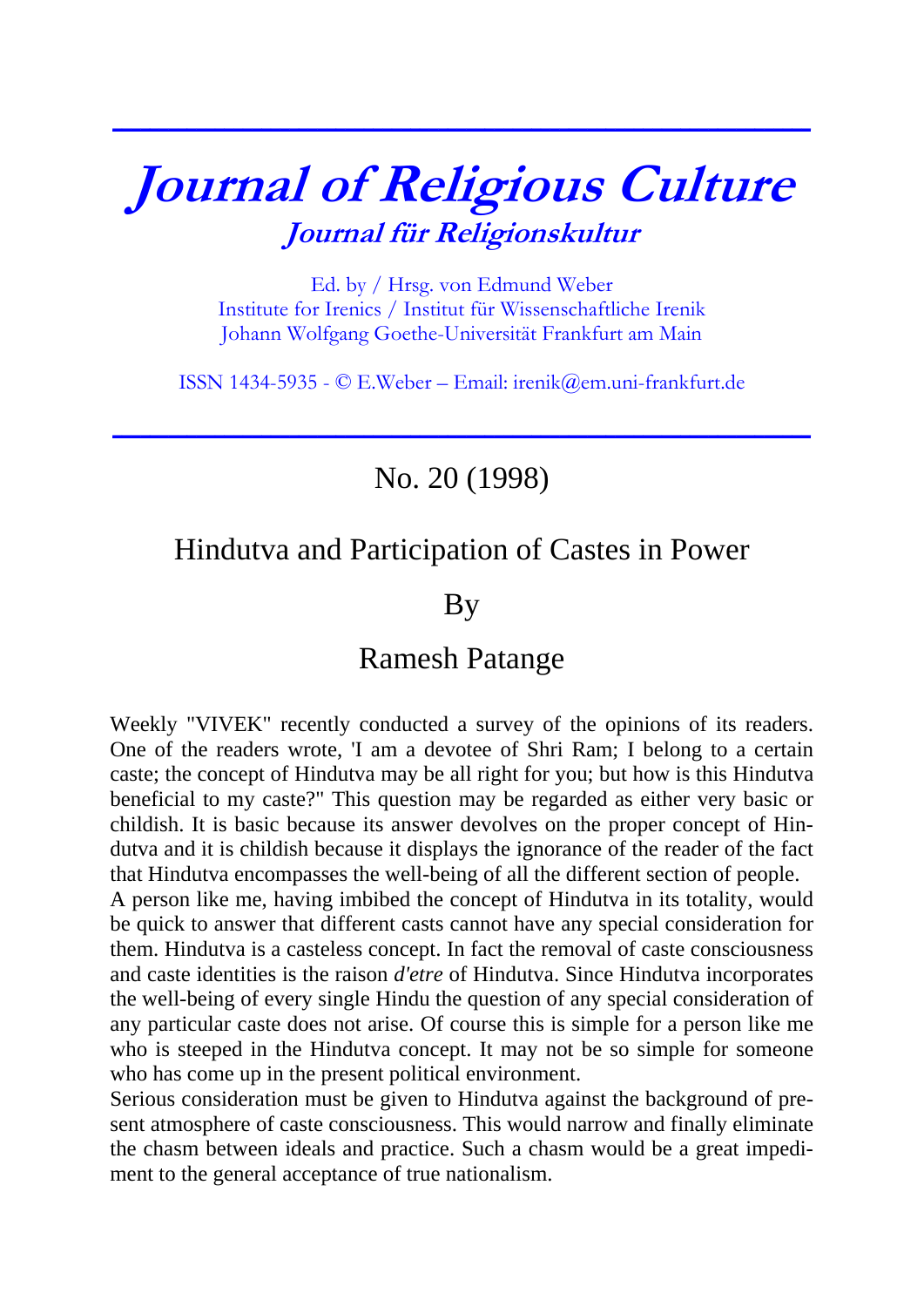The mere acceptance of Hindutva as an ideal cannot erase the fact of the existence of hundreds of castes. Movements to eliminate castes have been a prominent part of social activity. Such movements must and will continue for many years. These movements cannot be criticised as ineffective, helpless in removing or decreasing social evils. The had their impact to a greater or smaller extent. The concepts of higher and lower castes, the marginalisation of certain castes, have now become more or less extinct. Untouchability is on the way of elimination. The number of inter caste marriages is on the increase. These gains of the movements for elimination casts must not be denied.

However, the caste identity and the sense of belonging to castes has continued to remain unaffected and perhaps many continue to remain so in at least in the near future. As the concept of Hindutva is permeating in the society, on the one hand, we find Hindus being mobilised in caste groups on the other hand. We find such mobilisation in the form of sectarian institutions for particular castes such as the Kunbis, Agris, Bhandaris, Tehs, Sutars, Charmakars, Matangs, Lohars, Dhangars, Kshatriyas, Brahmins, etc. These institutions have their programmes like meeting, conferences, etc. where the consideration is mainly for the problems restricted to that caste alone. Simultaneous with caste mobilisation we observe increase in the political awareness through these caste organisation. In the present democratic set up of the political system, this awareness assumed greater relevance than cultural awareness.

Votes are of crucial importance to a Parliamentary Democracy. With this democratic system, the political power in the country with inevitably vest in those sections of the society which were so far never at the centre of power. As the political awareness increases, castiest ambitions are definitely going to come to the forefront. A person imagining himself above caste considerations will be treading on very insecure grounds as he finds that he cannot forget castes.

The so called non-conservative movements in Maharashtra have become instruments of bringing social security based on caste consciousness. 'These groups, believing that they are revolutionising the society have to willy-nilly use castes as their bases because the groups fliat were denied political or economic advantages so far can get them only on the basis of castes. This is a reality which cannot be wished away, howsoever unpalatable.

With this background of caste aspirations were does a person professing Hindutva stand? It is one thing to profess castelessness as an ideal, and witnessing shifts in power, structure based on castes is another thing. The castes are there and they will dernand their share of power whatever you wish. Thus a system must be evolved so that this power sharing does not harm the society.

Emotional issues are now at the centre of the political coming together of Hindus. The aspiration of the Hindus to liberate the birth place of Lord Rama have brought Hindus politically nearer than ever before. Lord Rama is revered and loved by all Hindus. The liberation of this birth place is the aspiration of all castes among Hindus; thus we find Hindus, identifying themselves as Hindus, coming together. There is no doubt that just through the emotional issues of lib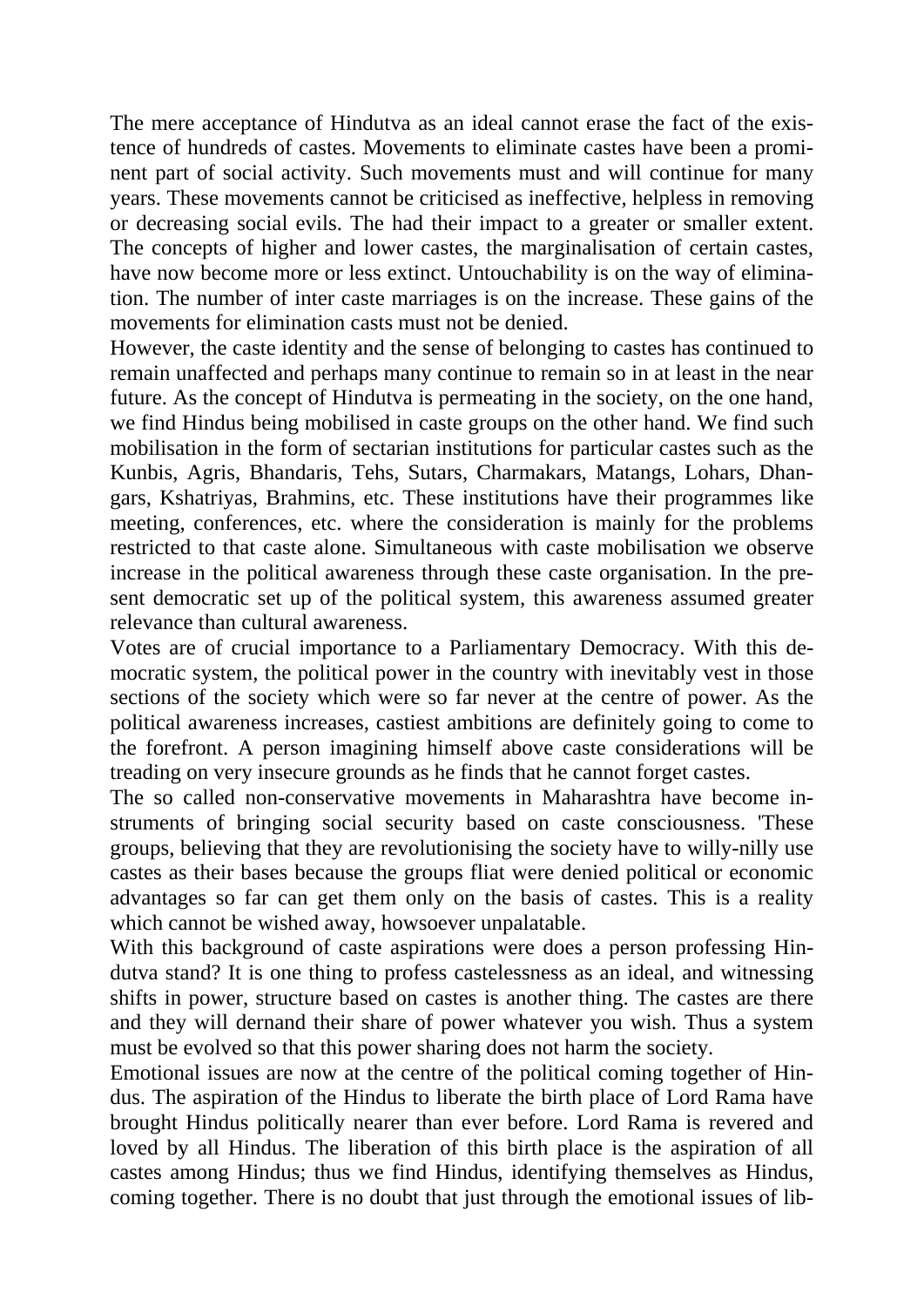erating Rama Janmabhoomi, Krishna Janmabhoomi and Kashi the Hindus will show solidarity and will become united. The Hindu psyche will not be swayed by false propaganda.

We have this specter of false propaganda against Hindu unity in the form of allegations that the movement of uniting Hindus on the basis of Hindutva is aimed at benefiting only caste Hindus and will confer benefits only on the upper castes. Had this propaganda been continued to articles in journals alone, it could have been ignored. But this propaganda is being done even in distant localities and hamlets. This will have definite impact on the minds of people. Slogans like "Usher in Bali-rajya, Usher in political power of the masses, Usher in Hindutva of masses" are used to counter the all encompassing Hindutva thought.

Confidence in the notion that power of the proponents of Hindutva is the same flung as power on the masses must be developed speedily amongst the people. We find proponents of Hindutva in the forefront of political movements representing certain castes. Various castes are represented in the " and file political parties of Hindutva view. Yet the thought that Hindutva means the masses and power to Hindutva is the same thing as power of the masses, has not percolated to the lower levels. In some cases this thought has been eclipsed by the false propaganda that Hindutva means the power of the upper castes comparable to the times of Peshwas.

We have hence to be careful and particular to see that Hindutva is projected in the correct sense. We will have to move around the countryside, mix with persons of different castes. We will have to accept the existence of castes as a reality, organizations based on castes as inevitable. We will have to reach the masses through their dialects. We have to create the confidence that castes will have their just and fair share in power. The political and social aspirations of castes must be recognised. Any denial of these aspiration would be a loosing proposition to the process of gaining political power. Otherwise, Hindus that are coming together - irrespective of castes - on the emotional issues may not side with the Hindutva proponents in the context of gaining political power. That would further complicate the political situation.

Casteless Hinduisin is a social aim, a social ideal. However, things appropriate to the present climate have to be done, otherwise the idealism would meet the same fate as the Gandhian philosophy did when Gandhiji made Hindu-Muslim Unity. The propositions of Gandhiji in economics, social sciences and in particular in the field of Hindu-Muslim unity, all have become not just impracticable but redundant. Dr. Ambedkar started with elimination of castes and accepted the practical approach of capturing power. The backward classes must get their share of political and economic power was the main thought in his political activity. The political awareness present in the backward classes is the direct result of Dr. Ambedkar's work.

The equality that the people in the lowest rung of the society are demanding is not restricted to eating at common tables and intercaste marriages. These two have more or less been achieved by various social movements. Now their de